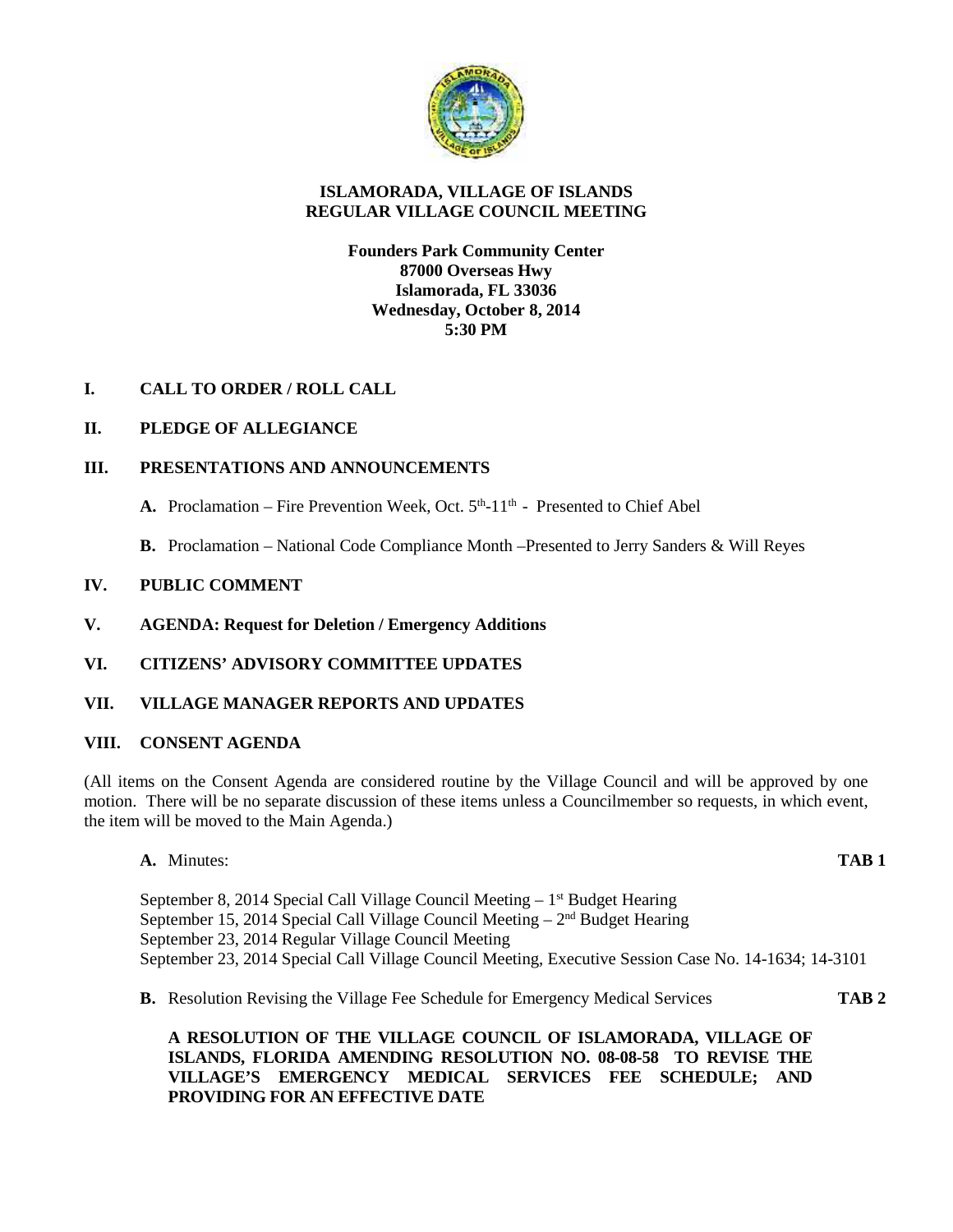**C.** Resolution Approving Tourist Development Council Grant for Playground Equipment **TAB 3** At Founders Park Project

**A RESOLUTION OF THE VILLAGE COUNCIL OF ISLAMORADA, VILLAGE OF ISLANDS, FLORIDA APPROVING THE GRANT AWARD AGREEMENT BETWEEN MONROE COUNTY, FLORIDA AND ISLAMORADA, VILLAGE OF ISLANDS PROVIDING FOR FUNDING FROM THE MONROE COUNTY TOURIST DEVELOPMENT COUNCIL DISTRICT IV FOR NEW PLAYGROUND EQUIPMENT AT FOUNDERS PARK DURING FISCAL YEAR 2014-2015; AUTHORIZING THE VILLAGE MANAGER TO EXECUTE THE AGREEMENT; AUTHORIZING VILLAGE OFFICIALS TO IMPLEMENT THE TERMS AND CONDITIONS OF THE AGREEMENT; AUTHORIZING THE VILLAGE MANAGER TO EXPEND BUDGETED FUNDS; AND PROVIDING FOR AN EFFECTIVE DATE**

#### **IX. WASTEWATER MATTERS**

- **A.** Wastewater Project Update
- **B.** Discussion Regarding Grinder Pump Program for Residential with Greater than Four EDU's And Commercial Properties

# **X. ORDINANCES**

**A.** First Reading – An Ordinance of Islamorada, Village of Islands, Florida, Repealing Resolution **TAB 4** No. 06-04-30 and Portions of Ordinance No. 06-13 Pertaining to the Village's Wastewater Utility Policy for the Village-Wide Centralized Wastewater System

**AN ORDINANCE OF THE VILLAGE COUNCIL OF ISLAMORADA, VILLAGE OF ISLANDS, FLORIDA, REPEALING RESOLUTION NO. 06-04-30 WHICH ADOPTED A WASTEWATER UTILITY SERVICE POLICY; REPEALING PORTIONS OF ORDINANCE NO. 06-13 (SECTIONS 62-33 THROUGH 62-38 OF THE VILLAGE'S CODE OF ORDINANCES) PERTAINING TO THE VILLAGE'S WASTEWATER UTILITY; ADOPTING A NEW WASTEWATER UTILITY POLICY FOR THE VILLAGE-WIDE CENTRALIZED WASTEWATER SYSTEM; AUTHORIZING THE APPROPRIATE VILLAGE OFFICIALS TO IMPLEMENT THE POLICY; PROVIDING FOR SEVERABILITY; PROVIDING FOR REPEAL OF CONFLICTING PROVISIONS; PROVIDING FOR INCLUSION IN THE CODE; AND PROVIDING FOR AN EFFECTIVE DATE**

**B.** Second Reading – Proposed Text Amendment to the Comprehensive Plan Policy 9-1.3.1 **TAB 5**

**AN ORDINANCE OF ISLAMORADA, VILLAGE OF ISLANDS, FLORIDA, AMENDING POLICY 9-1.3.1 "UPDATE AND ADOPT A FIVE YEAR SCHEDULE OF CAPITAL IMPROVEMENTS ANNUALLY" OF THE COMPREHENSIVE PLAN BY UPDATING THE CAPITAL IMPROVEMENTS PROGRAM; PROVIDING FOR THE TRANSMITTAL OF THIS ORDINANCE TO THE FLORIDA DEPARTMENT OF ECONOMIC OPPORTUNITY; PROVIDING FOR SEVERABILITY; AND PROVIDING FOR AN EFFECTIVE DATE UPON APPROVAL OF THIS ORDINANCE BY THE FLORIDA DEPARTMENT OF ECONOMIC OPPORTUNITY**

**XI. QUASI-JUDICIAL**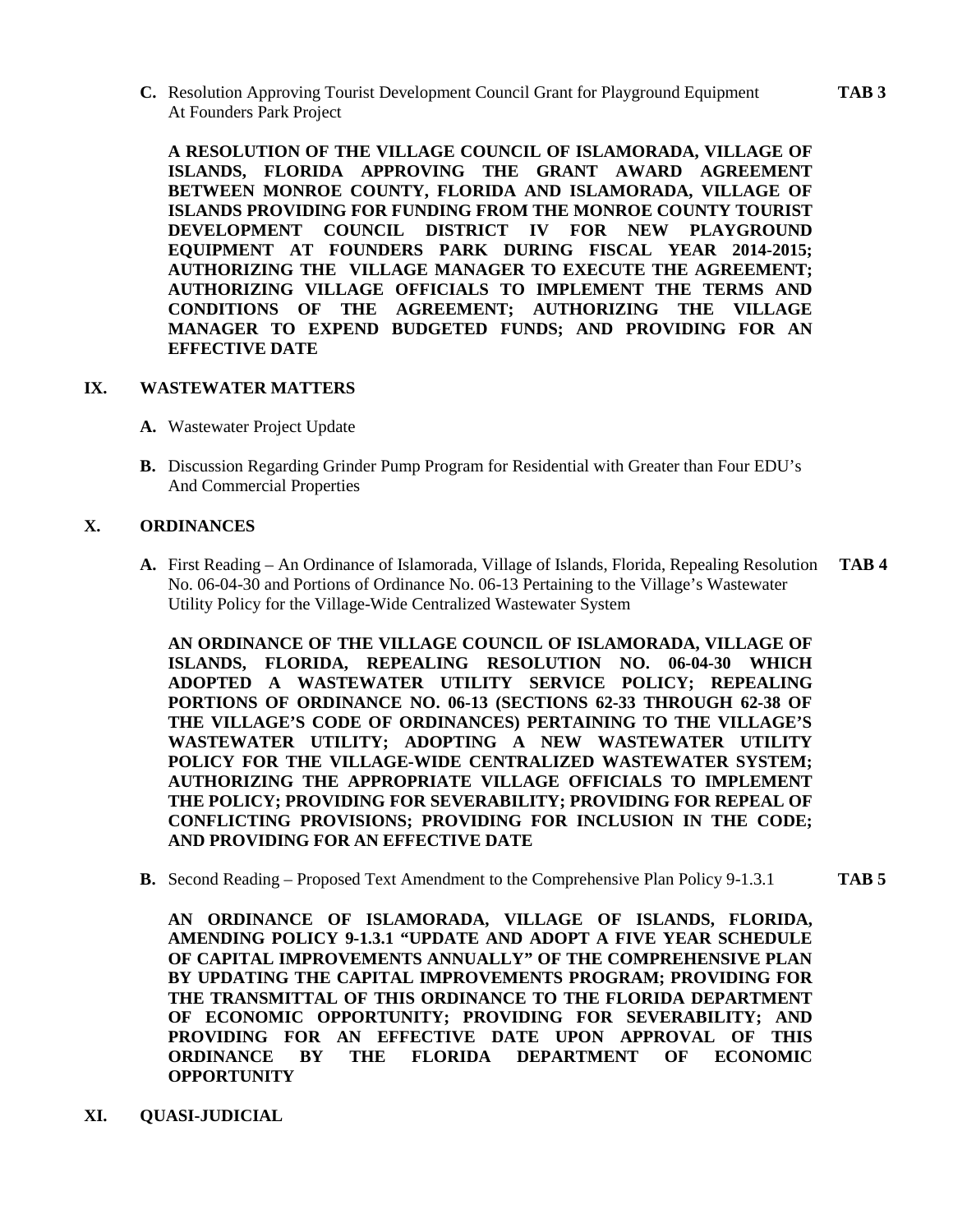#### **XII. RESOLUTIONS**

**A.** Resolution Approving the Fifth Amendment to Agreement for Professional State Lobbying **TAB 6** Consulting Services

**A RESOLUTION OF THE VILLAGE COUNCIL OF ISLAMORADA, VILLAGE OF ISLANDS, FLORIDA APPROVING THE FIFTH AMENDMENT TO PROFESSIONAL STATE LOBBYING CONSULTING SERVICES AGREEMENT BETWEEN ISLAMORADA, VILLAGE OF ISLANDS AND WILLIAM J. PEEBLES, P.A. TO PROVIDE PROFESSIONAL STATE LOBBYING SERVICES; AUTHORIZING VILLAGE OFFICIALS TO IMPLEMENT THE TERMS AND CONDITIONS OF THE FIFTH AMENDMENT; AUTHORIZING THE VILLAGE MANAGER TO EXPEND BUDGETED FUNDS; AUTHORIZING THE VILLAGE MANAGER TO EXECUTE THE FIFTH AMENDMENT; AND PROVIDING FOR AN EFFECTIVE DATE**

**B.** Resolution Approving Proposed First Amendment to Professional State Lobbying **TAB 7** Services Agreement with Capitol Insight, LLC

**A RESOLUTION OF THE VILLAGE COUNCIL OF ISLAMORADA, VILLAGE OF ISLANDS, FLORIDA, APPROVING THE FIRST AMENDMENT TO THE AGREEMENT FOR PROFESSIONAL STATE LOBBYING SERVICES BETWEEN ISLAMORADA, VILLAGE OF ISLANDS AND CAPITOL INSIGHT LLC ; AUTHORIZING VILLAGE OFFICIALS TO IMPLEMENT THE TERMS AND CONDITIONS OF THE FIRST AMENDMENT; AUTHORIZING THE VILLAGE MANAGER TO EXPEND BUDGETED FUNDS; AUTHORIZING THE VILLAGE MANAGER TO EXECUTE THE FIRST AMENDMENT; PROVIDING FOR A WAIVER OF COMPETITIVE BIDDING; AND PROVIDING FOR AN EFFECTIVE DATE**

**C.** Resolution Approving Proposed Settlement Agreement in the Case of Theater of The Sea, **TAB 8** Inc. v. Islamorada, Village of Islands and Department of Environmental Protection, Case Nos. 14-1634, 14-3101, State of Florida Division of Administrative Hearings

**A RESOLUTION OF THE VILLAGE COUNCIL OF ISLAMORADA, VILLAGE OF ISLANDS, FLORIDA, APPROVING THE SETTLEMENT AGREEMENT IN THE CASE OF THEATER OF THE SEA, INC. V. ISLAMORADA AND THE DEPARTMENT OF ENVIRONMENTAL PROTECTION; AUTHORIZING THE APPROPRIATE VILLAGE OFFICIALS TO EXECUTE THE SETTLEMENT AGREEMENT AND ANY ADDITIONAL DOCUMENTS PERTAINING TO THE SETTLEMENT AGREEMENT AND TO TAKE ALL ACTIONS NECESSARY TO IMPLEMENT THE TERMS AND CONDITIONS OF THE SETTLEMENT AGREEMENT; AND PROVIDING FOR AN EFFECTIVE DATE**

# **XIII. MOTIONS**

# **XIV. MAYOR / COUNCIL COMMUNICATIONS**

**A.** Southeast Florida Climate Change Summit (Mayor Blackburn / Councilman Philipson)

**XV. VILLAGE ATTORNEY / VILLAGE MANAGER COMMUNICATIONS**